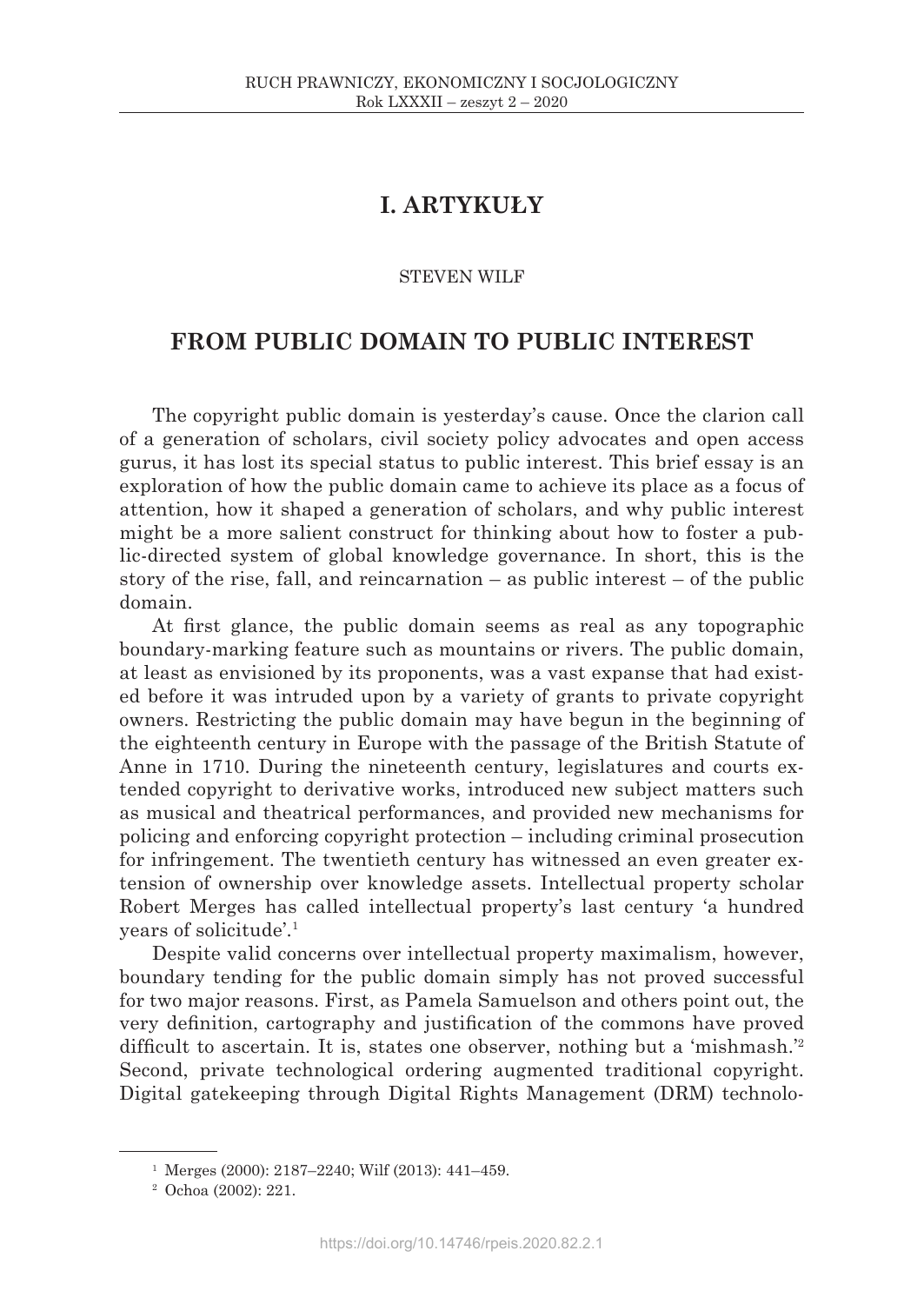gies bolstered by statutory regimes such as the United States Digital Millennium Copyright Act DMCA) undermined much of the movement to protect and, perhaps, even expand the public domain.<sup>3</sup> The debate over the terms of copyright was sidelined by a much larger placing of information assets in digital lockboxes that could not be accessed without the permission of their owners.

The public domain was born out of a sense of urgency. 'There are too many IP rights; they are too strong', says Merges, summing up this sentiment. 'Something has to be done.'4 But is the solution the public domain or is there emerging a new approach to fashioning a public-regarding copyright framework? I will suggest that the very conception of the public domain as a territorial space is a mistake. Creating two realms for knowledge – one public, open and unfunded and the other – private and rent-seeking – does a disservice to the public welfare. The history of the public domain is one of growing recognition, from the eighteenth century onwards, of the public as a stakeholder. In its beginning, intellectual property historians recognized the contingent and mythological aspects of centering copyright upon romantic authorship. Might the public also have a conceptual centerpiece? With the rise in the 1980s of the Second Enclosure and the social movement that emerges in response, copyright policy experts adopted some of the commonplace tropes of the legal field – property as a metaphor and territoriality – and fashioned an alternative space where copyright does not impair the use of expression by others.

This article is divided into two parts. Part One, Making the Public Domain: Metes, Bounds, and Metaphors interrogates this checkered history of the public domain. The second part, The Rise of Public Interest, examines how public interest has supplanted the public domain. It discusses how the failure to establish a protected copyright public domain in the course of two copyright term cases decided by the United States allowed for the turn to public interest. It argues that the debacles suffered in these cases, *Eldred v. Ashcroft* and *Golan v. Holder*, actually created the opening for robust interventions in support of the public interest. Charting the shift from public domain to public interest, this section points to recent cases where international and domestic United States law became increasingly public-regarding. Finally, I suggest that the loss of a separate world apart for the public domain might in the end create the legal conceptual space for public interest to flourish.

<sup>3</sup> 17 U.S.C. § 1201 (1999). The DMCA resembles other DRM systems since its passage fulfilled the international obligations assumed by the United States under the World Intellectual Property Organization (WIPO) Copyright Treaty, which required member states to 'provide adequate legal protection and effective legal remedies against the circumvention of effective technological measures that are used by authors in connection with the exercise of their rights.' Berne Convention for the Protection of Literary and Artistic Works, art. 11, Dec. 20, 1996, S. Treaty Doc. No. 99-27 (1986), 1161 U.N.T.S. 3.

<sup>4</sup> Merges (2004): 183.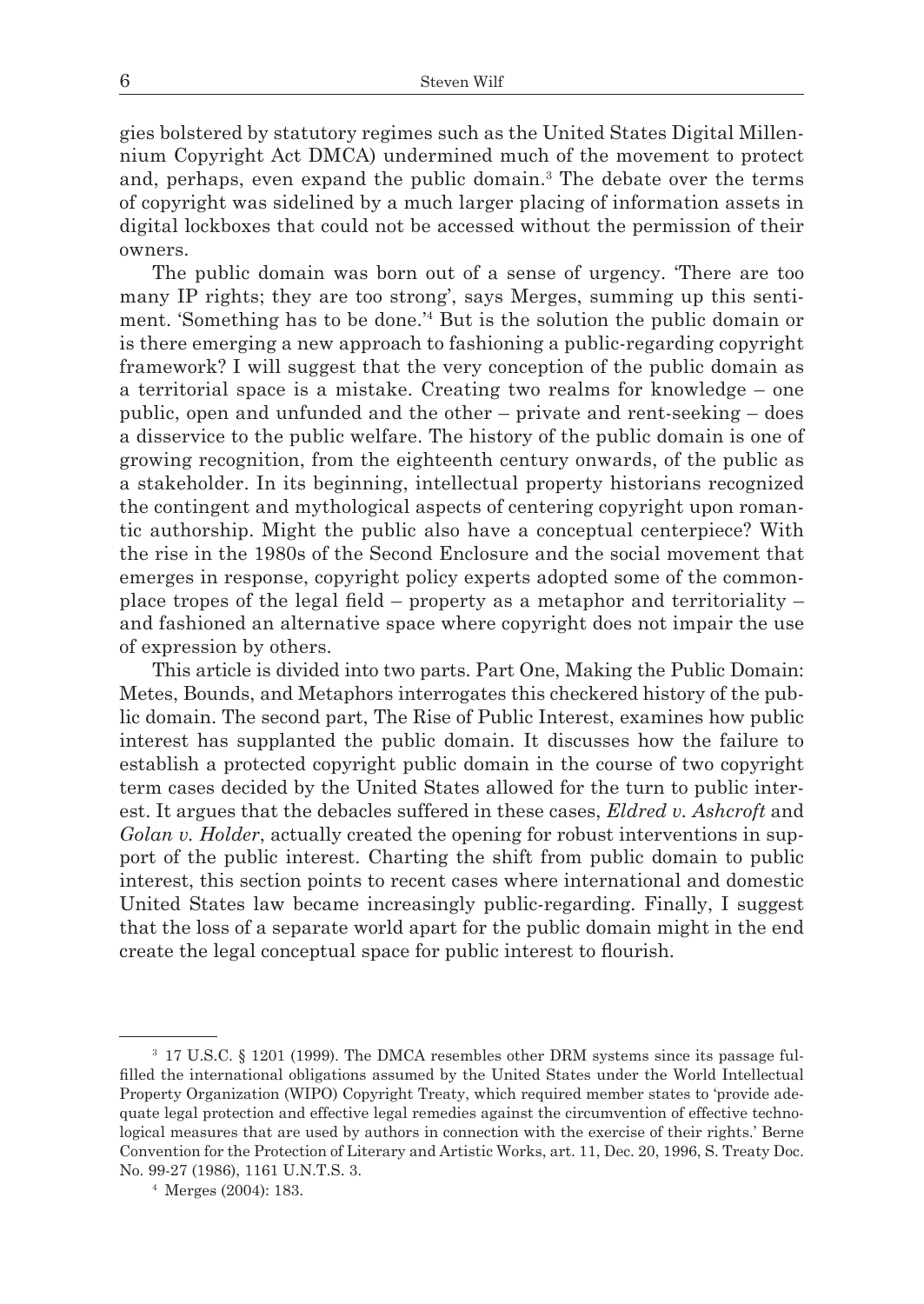## **I. MAKING THE PUBLIC DOMAIN: METES, BOUNDS, AND METAPHORS**

Intellectual property, of course, might be considered rights (themselves intangible) over an intangible – which rests on a rhetorical trope that is particularly intangible: intellectual property as property. Not surprisingly then, copyright – which early nineteenth-century United States Supreme Court Justice Joseph Story called 'the metaphysics of the law' – required some rhetorical bootstrapping to other areas of legal doctrine through metaphors and analogies.5 Metaphor is a figure of speech where one concept is expressed through a word or phrase deployed for something quite dissimilar. It suggests an imagined commonality. Copyright is chock-full of metaphors. This area of law's *dramatis personae* includes such children's literature characters as pirates and trolls; works might be orphaned; and, when discussing satellite communications transmission, the United States Supreme Court has no hesitation in deploying a duck test.6

By its very name, intellectual property draws upon a connection to other forms of property such as land and chattel.<sup>7</sup> The term intellectual property was first used in the United States in the 1840s to justify a person's ownership in knowledge similar to 'the wheat he cultivates or the flocks he rears.'<sup>8</sup> Much has been said about unsuitable use of real property as a model for copyright and patent.<sup>9</sup> Despite the commonplaces of metes and bounds, the right to exclude, and adverse claims in the course of exceptions of limitations, a list of the *differences* between real and intellectual property might easily be constructed.

A large body of scholarship identified the emergence of romantic authorship that understood creation as a private and deeply subjective enterprise. It identified a particular narrative of producing works – claiming that, writers fashioned their works independently and paid little heed to the substantial reliance on the existing writings of others. The expressive act was embedded in a network of cultural practices. While romantic authorship notions endorse the doctrine of natural rights over one's own creation as private, subjective, expressive, and perpetual, utilitarian theory promotes dissemination to the public, the objective nature of knowledge, competition, and limits on rights. The historical turn in copyright was deeply influenced by currents in literary new historicism. The focus of the leading figures interrogating the concept of romantic authorship, such as Peter Jaszi and Martha Woodmansee, was upon natural rights justifications for what existed *within* the framework of protection. The very private nature of romantic authorship led to an imagin-

<sup>5</sup> *Folsom v. Marsh*, 9 F. Cas. 342, 344 (1841). 6 *American Broadcasting Cos., Inc. v. Aereo, Inc.*, 573 U.S. 134 S. Ct. 2498 (2014). The classic Duck Test states: 'If it looks like a duck, swims like a duck, and quacks like a duck, then it probably *is* a duck.' On intellectual property metaphors in general, *see* Frye (2015). 7 Stern (2012): 113–150. 8 *Davoll et al. v. Brown1 Woodb. & M.* <sup>53</sup>*,* 7 F.Cas.197 (1845).

<sup>9</sup> See, for example, Lemley (2005): 1036–1037.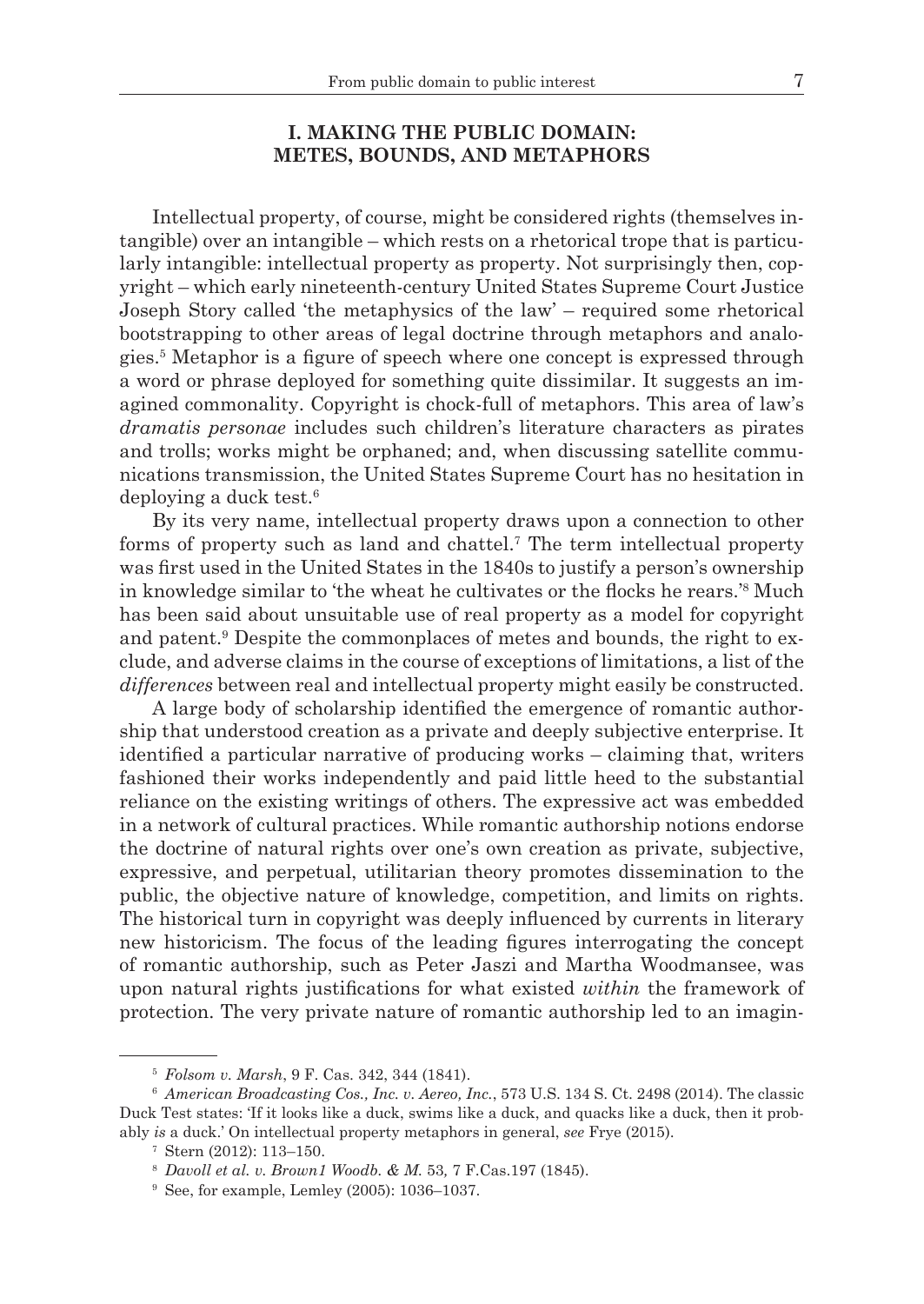ing of a space – hence the importance of the use of the term 'domain' – for the public sphere. Public domain might be defined as simply what was left behind as owners justified privatization through asserting the presumed claims of authors.

During the early 1980s, a nearly simultaneous social movement emerged to define and protect the intellectual property public sphere. David Lange's article, *Recognizing the Public Domain*, galvanized others to consider the magnitude of books, music, and plays that simply were removed from unfettered public access.10 It was not as if the public domain did not exist prior to the last four decades. Indeed, Isabella Alexander convincingly shows that the focus on the public interest might have emerged in the nineteenth century as a response to an emphasis on authorial rights.<sup>11</sup> Yet there is a difference between an existing *de facto* public domain as defined by factors such as failure to meet minimal requirements or the removal of protection at the end of a defined copyright term – and *perceiving* the public domain. It is not surprising that Lange spoke of *recognition* as essential to the construction of an entirely distinct sphere.

Lange's pioneering contribution was followed by Jessica Litman's *The Public Domain*. Litman's masterful piece was particularly influential. The article drew upon the critique of romantic authorship to focus on the practical legal endeavor of setting boundaries for protection. As Litman details, creative works are not produced by authors operating in a vacuum. They are constructed from materials common to all.<sup>12</sup> While those probing the limits of romantic authorship largely saw this sphere as simply outside copyright, Litman pointed out how the public domain itself must be protected and governed by copyright rules. She demonstrated how copyright's public domain is justified within the line-drawing that emerges from the entirety of the creative process.

## **The Second Enclosure**

Critics of copyright maximalism often critique the notion of intellectual property rights as property rights. Yet the very word "domain" comes from the Latin term *dominus* (embodied in the medieval English *demesne*) that suggests a fiefdom owned by a Lord. It is therefore ironic that much of the turn towards the public domain nearly two decades ago drew upon real property analogies and identified its period as the Second Enclosure. Drawing on the shift in land ownership in early modern England, James Boyle argued that intellectual property was also losing its commons. In the late sixteenth and early seventeenth century, there was a transformation in the methods of arable farming from a system of open fields, often used for pasturing, to a deeded plots. Access to wooded areas was limited. Called enclosure, this process had a major adverse impact as it constrained the ability of farmers to draw upon

<sup>10</sup> Lange (1981).

 $11$  Alexander (2010).

<sup>12</sup> Litman (1990): 965–1023.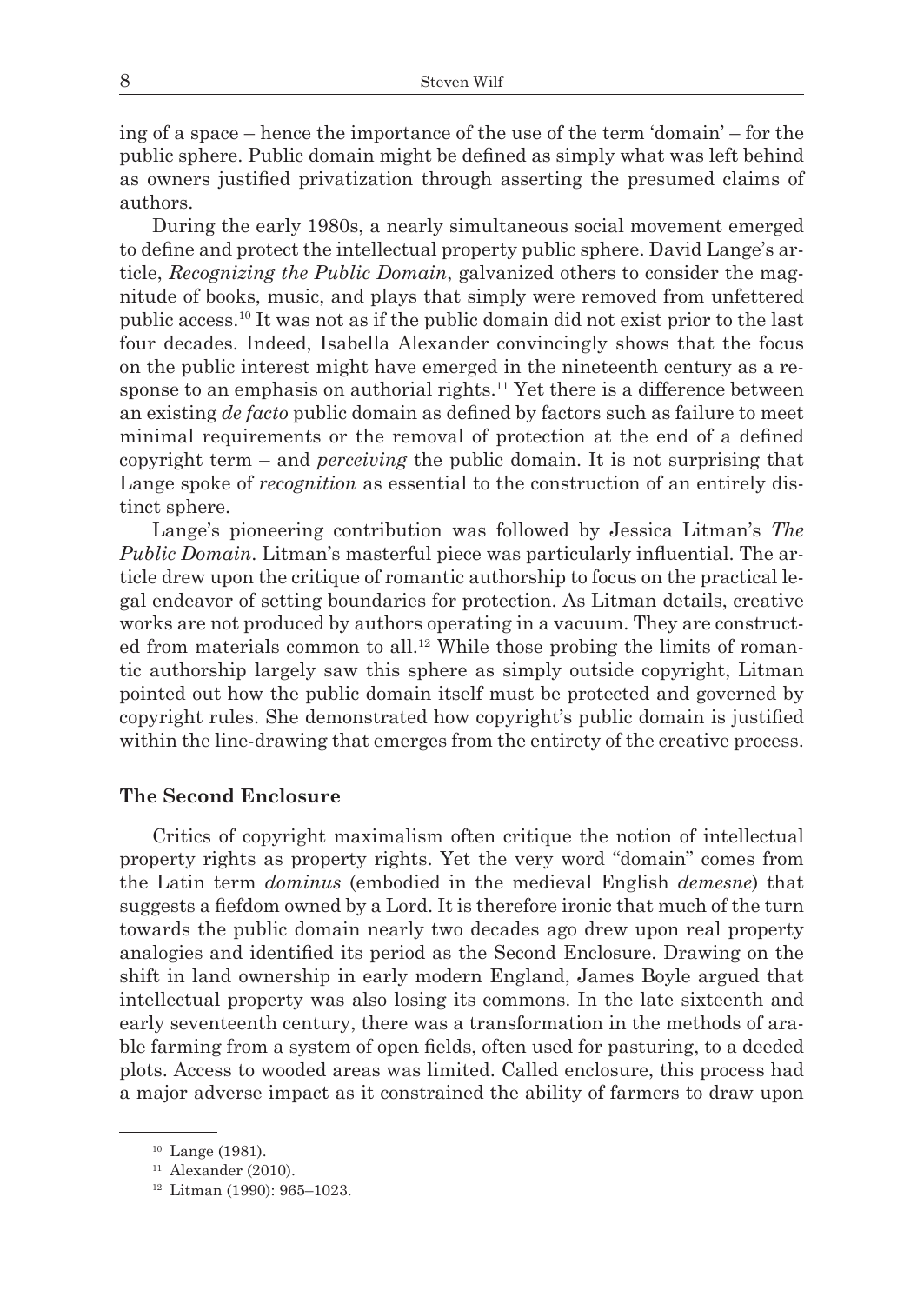the broader natural resources available in a region. Boyle saw the privatization of the intellectual property public domain as a similar loss of the com $mons$ <sup>13</sup>

The idea of a Second Enclosure borrowed a metaphor from real property. It also gestured to the manifold forms of resistance that emerged in seventeenth-century England in response to enclosure, such as the Midland Revolt of the early 1600s, the Western Rising of the 1630s, and even the English Civil War. The conflict over the closing of the commons has particular resonance as a progressive political narrative. It dovetailed with the growing prominence of social historians, especially of the *Past and Present* School such as E.P. Thompson and Christopher Hill, who saw the anti-Enclosure movement as a critical strand of English history. Yet the Second Enclosure also raises the possibility of thinking about copyright law in ecological terms. Copyright is considered a cornerstone of cultural environmentalism.14 One commentator wrote darkly about 'the continual desertification of the reproduction oasis of human culture.<sup>'15</sup> It has become commonplace to speak of digital ecosystems. Even Samuelson's project of mapping the knowledge commons – creating a cartography of the public domain – speaks to the idea that copyright fundamentally address environmental policy issues.<sup>16</sup>

Boyle summarized the relationship between the public domain and ecological political movements: similar to 'the environment, the public domain must be "invented" before it is saved. Like the environment, like "nature," the public domain turns out to be a concept that is considerably more slippery than many of us realize. And like the environment, the public domain nevertheless turns out to be useful, perhaps even necessary.'17 The public domain only comes into existence when it is recognized by others. Indeed, it has been argued that the first enclosure movement in the seventeenth century did not simply impair the access of ordinary citizens to common land. It obscured in legal cultural terms the very notion that there *might* be non-exclusive property that was accessible by anyone. As has been pointed out, such a shift of perception might be taking place during the Second Enclosure of intellectual property as well.<sup>18</sup>

The Second Enclosure argument was a call to arms for establishing a new intellectual property social movement. Indeed, its legacy can be seen in European Pirate parties, the Open-Source-Software movement, and NGOs such as the Electronic Frontier Foundation. Yet what do we mean by the public domain? David Lange, whose 1981 article is credited with launching the contemporary commitment to safekeeping the public domain, admits in a retrospective article that the definition of the public domain is 'elastic and inexact'.<sup>19</sup> Was it simply a way of readdressing the distributive aspect of information

<sup>13</sup> Boyle (2003*); see also,* Benkler (1999).

<sup>14</sup> Cunningham (2010): 2.

<sup>15</sup> Huang (2009): 178–195. 16 Samuelson (2006): 7–25. 17 Boyle (2003): 72–73.

<sup>18</sup> Rose (2003): 91.

<sup>19</sup> Lange (2003): 463.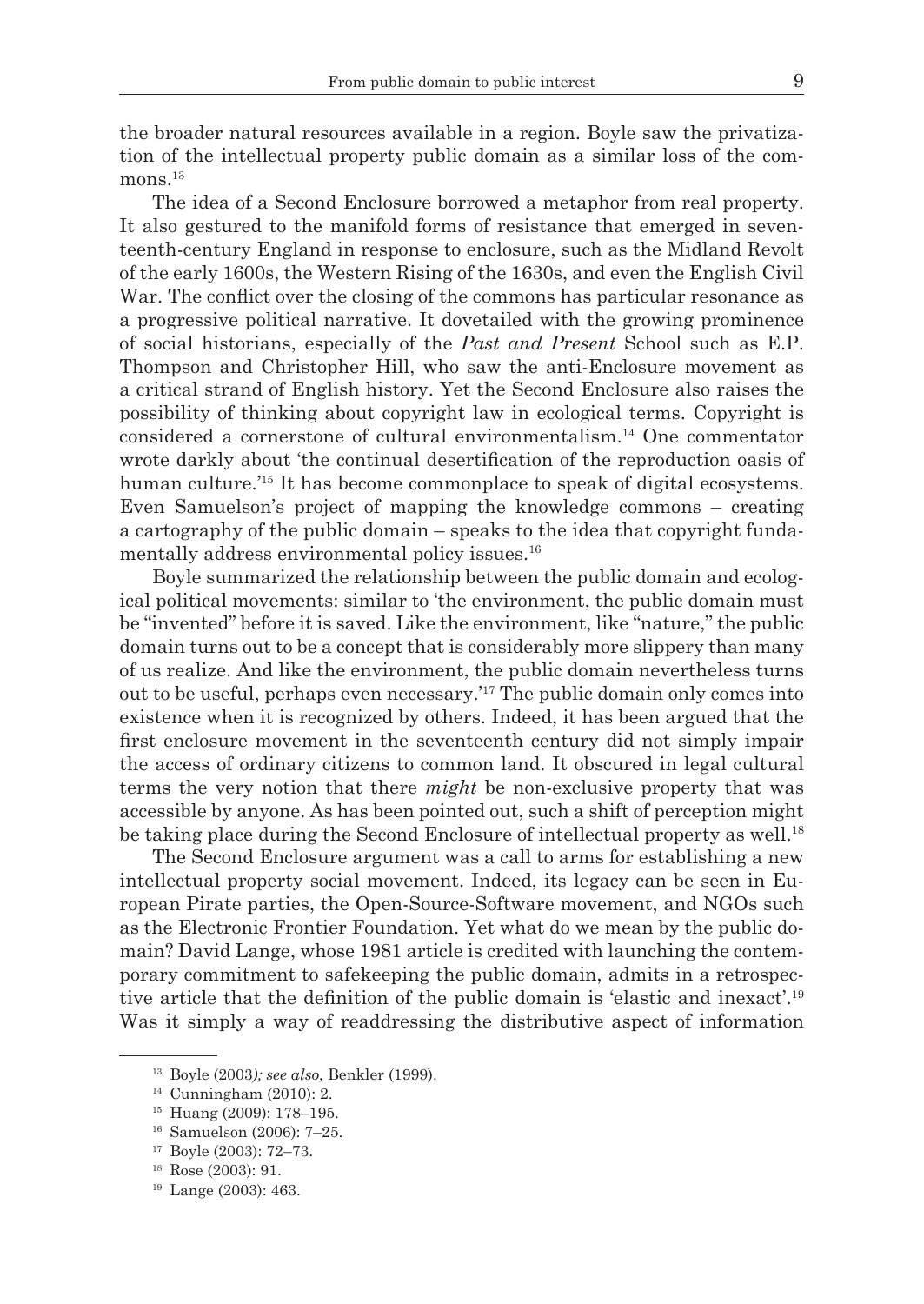assets? America's vast nineteenth century public domain rested upon two essential columns. First, a formalist copyright regime that left much expressive writing in the public domain simply because creators failed to seek copyright protection.20 Such formalism often turned out to be a stumbling block to the unwary who failed to pursue copyright registration simply because they were less well-versed in the legal technicalities or not the sort of creator who often has recourse to the professional advice of lawyers.

Secondly, it is impossible to underestimate the importance of nineteenth-century copyright piracy for enabling the creation of the United States public domain. Prior to the passage of the Chase Act of 1891, the vast majority of American imprints were works by British authors who were denied copyright protection – and any sort of royalty.<sup>21</sup> As Robert Spoo has suggested, the nineteenth-century United States public domain was 'a vast opportunistic literary commons assembled from the legal have-nots of foreign authorship and reflecting the protectionist policy of a developing nation in quest of instant and assured culture. Created by United States copyright laws, the American public domain was nothing less than an aggressively legislated commons, an invitation to privacy that served the interest of domestic publishers' and others.<sup>22</sup>

Public domain is a relatively new term. In United States law, it appeared in the 1909 Copyright Act to describe the works that could *not* be protected through copyright renewal and therefore would be freely available for general use.23 As Tyler Ochoa has shown, Judge Learned Hand was responsible for the emergence of the public domain as a concept in copyright law. He deployed the term in a dozen published cases between 1915 and 1924.<sup>24</sup> Both the 1909 Act and Judge Hand seem to have transplanted the rhetoric of the public domain into United States law by directing translating the French *domaine public.*  Slowly, yet with increasing velocity, it appeared that the notion of public domain would join other core copyright doctrinal frameworks. Within a few decades of Lange's, Litman's, and Boyle's pathbreaking work, a coherent body of justifications for the public domain were firmly in place. Moreover, by the turn of the millennium scholars, particularly Pamela Samuelson, had embarked upon a major project of mapping the public domain.25 The groundwork had been laid in courts and scholarly research. Towards the end of the 1990s, the United States Congress decided to extend the duration of protection, and it appeared that this would be the defining moment for solidifying the public domain. Would a Supreme Court decision in response to the new statute provide the public domain's Constitutional foundation? Yet challenging the new Congressional statute proved to be a fiasco for the construction of public domain arguments.

<sup>&</sup>lt;sup>20</sup> Sprigman (2004). <sup>21</sup> On the international copyright problem in general, see Seville (2006) Spoo (2013). Chace Act of 1891 26 Stat. 1106, March 3, 1891.<br><sup>22</sup> Spoo (2013): 3.

<sup>23</sup> Cong. Ch. 60-320, § 23, 35 Stat. 1075, 1080 (1909). Ochoa (2002): 226.

<sup>24</sup> Ochoa (2002): 243.

<sup>25</sup> Samuelson (2003): 148.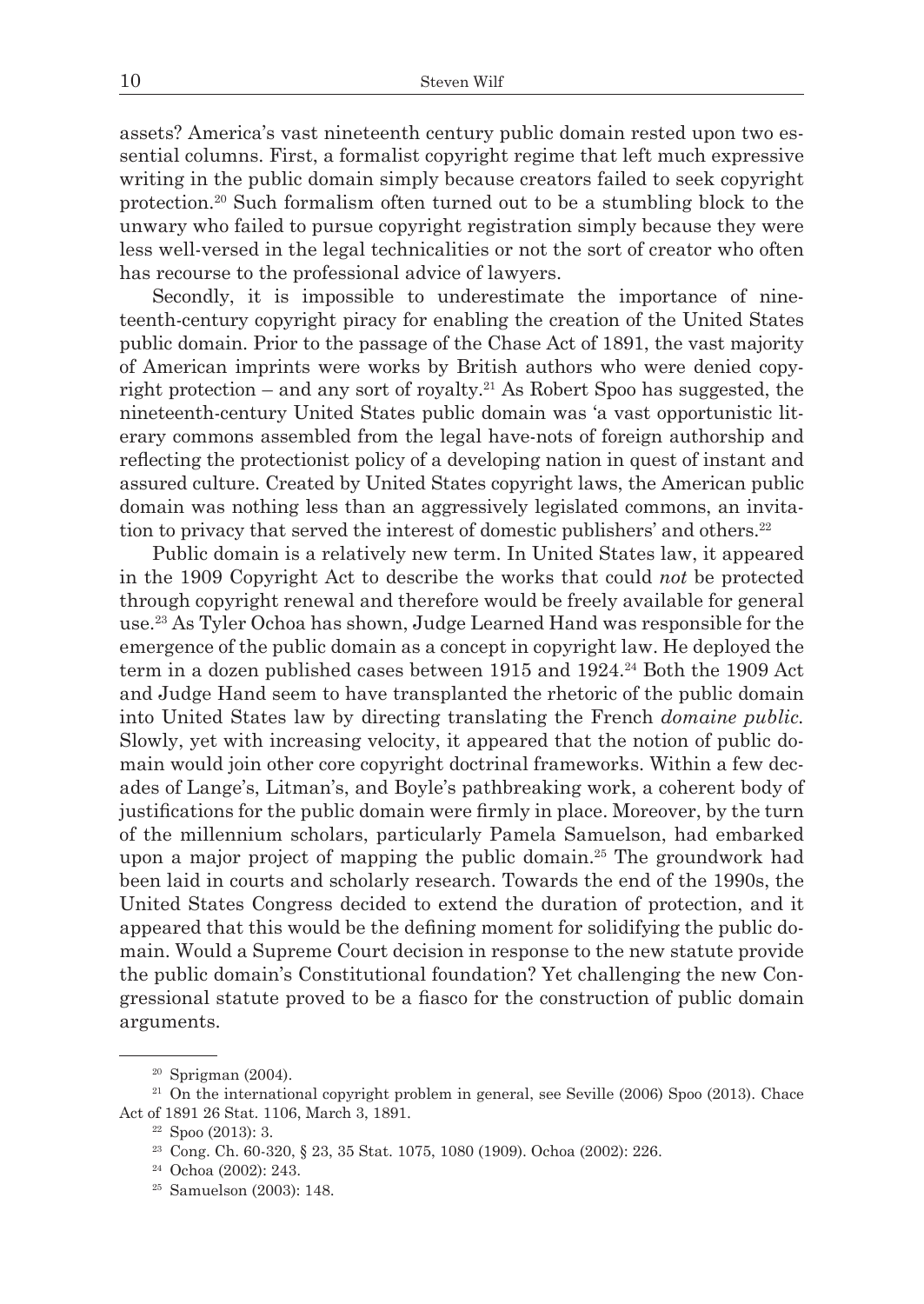### **II. THE RISE OF PUBLIC INTEREST**

In 1998, the United States Congress enacted the Copyright Term Extension Act (CTEA). It extended the copyright term from the life of the author plus 50 years, as previously under the 1976 Copyright Act, to the life of the author plus 70 years. For works of corporate authorship, the duration of the term was extended to 120 years after creation, or 95 years after publication, whichever date is reached earlier. As a result of this statute, no works would enter the public domain until 1 January  $2019<sup>26</sup>$  Although the existing duration of copyright in the United States was well within the life plus 50 years duration set forth in the Berne Convention, Article 7.1, the CTEA was intended to harmonize the United States' copyright term with Europe's Copyright Duration Directive.<sup>27</sup> The notion of freezing the public domain for twenty-one years was a significant setback to the idea of expanding public access to copyrighted works. Critics pointed out that the Disney character Mickey Mouse would remain under copyright until 2024 and, because the extension was blamed on corporate interests, the statute was derisively labelled the Mickey Mouse Protection Act.

Very quickly, the CTEA came under attack from a coalition consisting of public domain advocates and copyright scholars. Richard Stallman's Free Software Foundation and Harvard University's Berkman Center for Internet & Society were stalwart opponents of the statute. It was particularly troubling that in 1998, the very year the CTEA came into effect, Congress also passed the Digital Millennium Copyright Act (DMCA). The DMCA criminalized the making and dissemination of technology, devices, or services that might be used to circumvent access control mechanisms (DRM) as well as the act itself of circumventing access controls.28 Criminal penalties are imposed whether or not there is actual copyright infringement. Enormous amounts of public domain material were placed behind digital barriers and rents were extracted from those who sought access. Clearly, 1998 was an *annus horribilis*, a watershed moment to galvanize political and legal forces for the protection of the public domain.29

A law suit was launched with an internet publisher as the name plaintiff, Eric Eldred. It is clear even from the initial court case that the plaintiffs in what would become *Eldred v. Ashcroft* would make capacious constitutional arguments about the failure of retroactive copyright term extension to further the goals of copyright for the creation and dissemination of works.<sup>30</sup> In

 $26$  Pub. L. No. 105-298, 112 Stat. 2827 (1998) (codified as amended in various sections of 17 U.S.C. including §§ 101-106, 203, 301-304).

<sup>&</sup>lt;sup>27</sup> Council Directive 93/98/EEC of 29 October 1993 harmonizing the term of protection of copyright and certain related rights

<sup>28</sup> 17 U.S.C. § 1201 (1999). 29 Sonny Bono Copyright Term Extension Act, Pub. L. No. 105-298, tit. I. 112 Stat. 2827 (CTEA).

<sup>30</sup> Eldred v. Reno, 74 F.Supp.2d 1 (1999).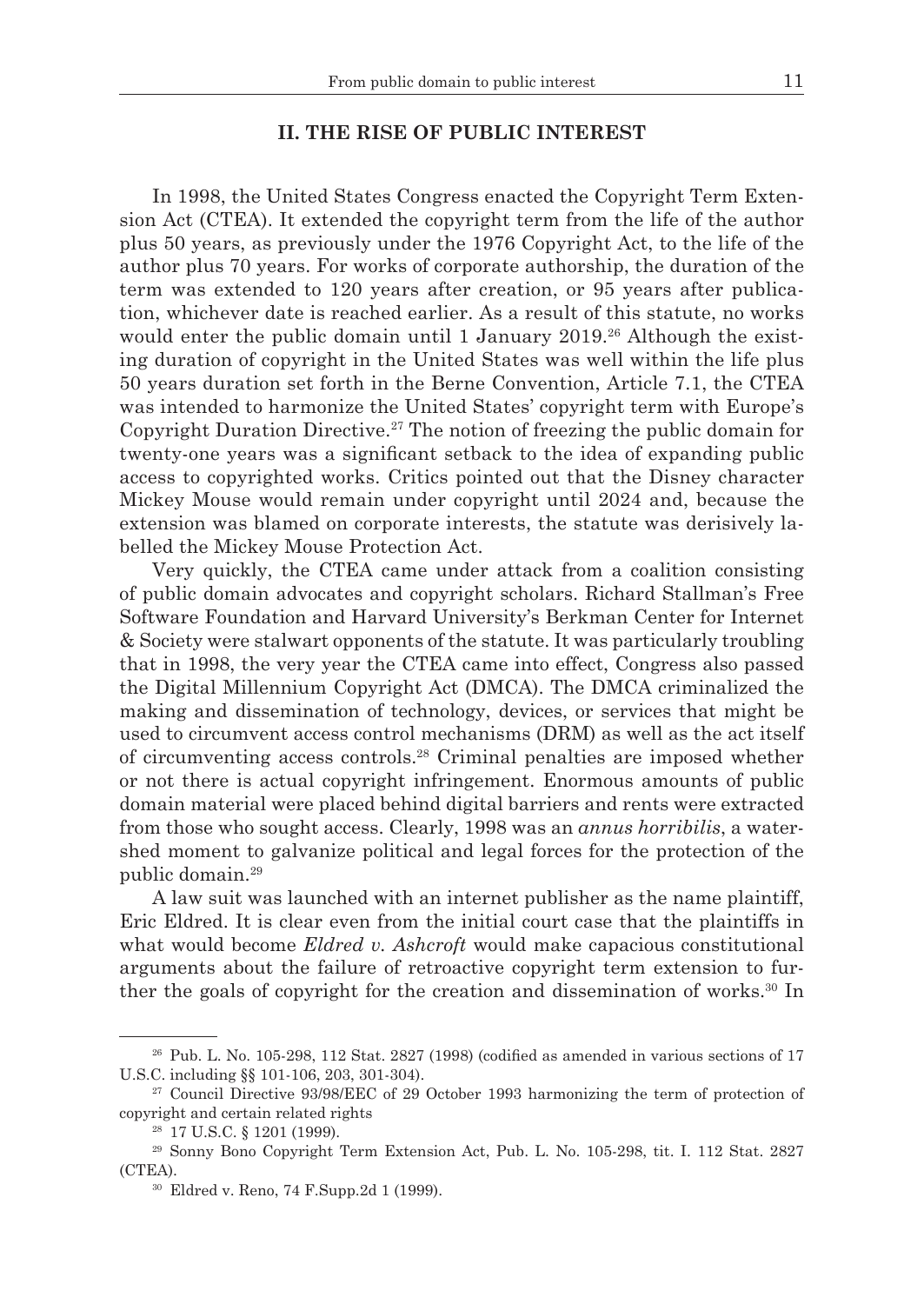other words, the public domain should consist of all material where a compelling argument for protection could not be made. Three arguments animated the plaintiff's approach. First, retroactive copyright violated the purposeful requirements of the Constitution's Intellectual Property clause for 'promoting the progress of science and useful arts . . . for limited times.'31 It failed, secondly, to provide the proper balance under the First Amendment between copyright stakeholders and freedom of speech. Third, it ran counter to the public trust doctrine that obligates the government to show public benefit when property is taken from the public. These arguments shift the justificatory burden to copyright itself – can those claiming protection, from the point of view of expression or property, justify asserting intellectual property rights? The public domain under this conception is a negative space: everything that cannot be claimed.

This argument was an attempt to construct a copyright bargain akin to the patent bargain. The Supreme Court decision explicitly rejected this approach: 'Patents and copyrights do not entail the same exchange, since immediate disclosure is not the objective of, but is *exacted from*, the patentee, whereas disclosure is the desired objective of the author seeking copyright protection. Moreover, while copyright gives the holder no monopoly on any knowledge, fact, or idea, the grant of a patent prevents full use by others of the inventor's knowledge'.32 The decision pointed out the many instances where Congress had mandated a retrospective copyright term extension. More important for proponents of the public domain, was that its definition was assigned to Congress. Justice Ruth Bader Ginsburg, writing for the majority stated unequivocally that 'the Copyright Clause . . . empowers Congress to *define* the scope of the substantive right'. By defining the scope of copyright, the legislature also sets the metes and bounds of the public domain.

*Eldred* proved a major setback for the idea that the public domain exists as a space unencumbered by intellectual property rights as a territory apart from copyright. Instead, the Supreme Court viewed it as a mirror of statutory rights. It identified a residual public domain – merely what is left after everything else is taken. But this should have come as no surprise. Beyond the narrow evidence of historical precedence for extending the duration of copyright, there is the Anglo-American predilection for seeing intellectual property as positive law defined by the legislature and courts. Indeed, perhaps one of the most important Supreme Court intellectual property decisions of the twentieth century, *Sears-Compco*, explicitly states that the Patent Act defines not just what is patentable – but also what stands outside of protection.33 If this is true for patent, why not for copyright as well?

<sup>31</sup> Art. I, Sec. 8, cl. 8. 32 *Eldred v. Ashcroft*, 537 U.S. 186, 190 (2003).

<sup>33</sup> *Sears, Roebuck & Co. v. Stiffel Co*., 376 U.S. 225 (U.S. 1964) and *Compco Corp. v. Day-Brite Lighting, Inc.*, 376 U.S. 234 (U.S. 1964).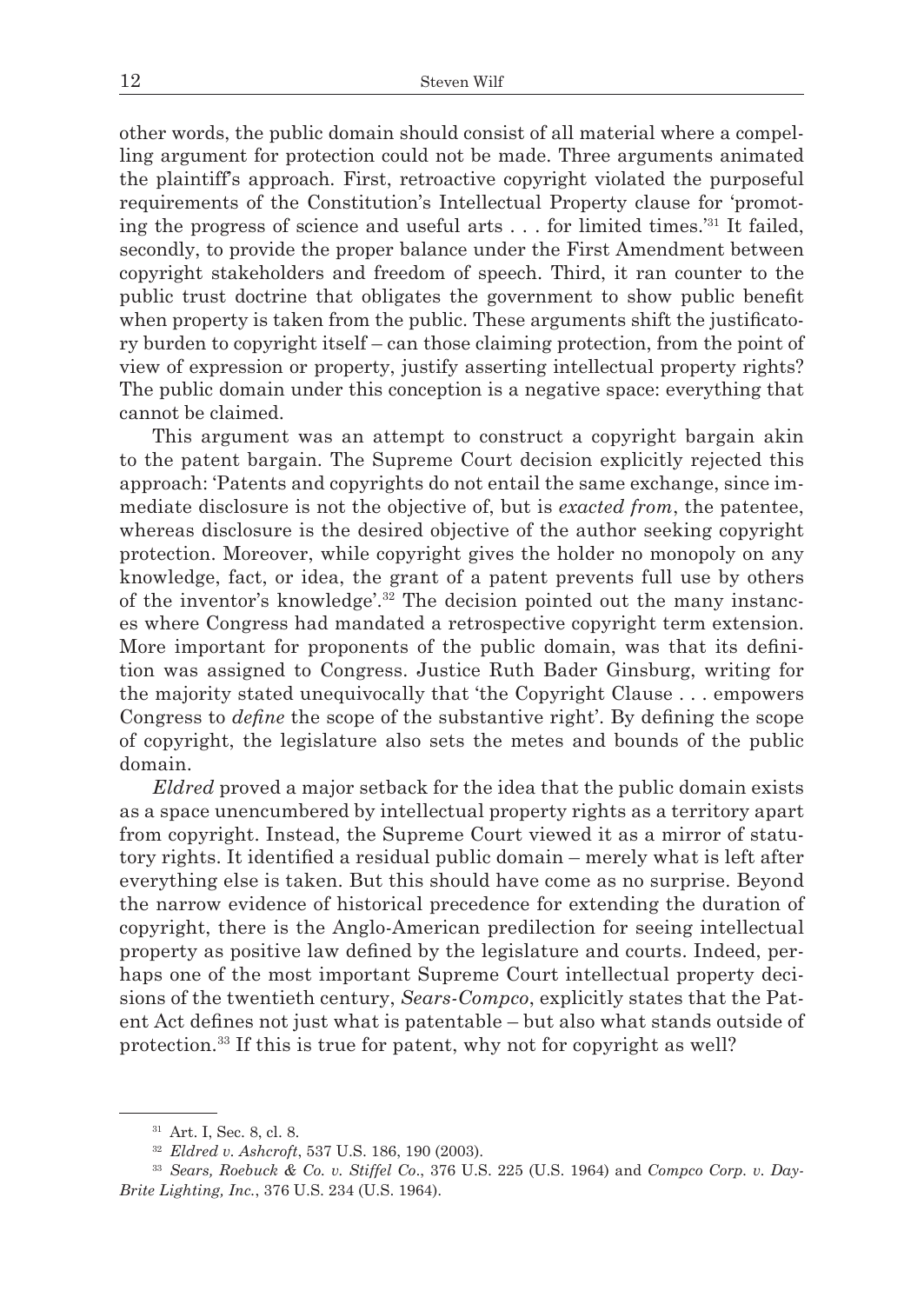### **Vertiginous Law on the Golan Heights**

There would be a second round in this struggle. The Supreme Court's 2012 decision *Golan v. Holder* again addressed the Constitutional 'limited times' provision.34 It involved a challenge to the constitutionality of applying Section 514 of the Uruguay Round Agreements Act (URAA).35 The Uruguay Round treaty sought to create a level playing field for international copyright. Its particular impact upon the United States was that it extended copyright protection to foreign works that already had fallen into the American public domain. The United States previously had resisted the restoration of copyright for public domain foreign works. When adopting the URAA, it created a complex set of administrative procedures where such works were already used by good faith users.36 Rightsholders would be required to file a Notice of Intent to Enforce (NIE) to these good faith users, called reliance parties, and negotiations would proceed over determining royalties. If no agreement was reached, courts might intervene and determine a fair licensing fee.

Challenging this statute, the plaintiffs reprised the 'limited times' argument from the Constitution's Intellectual Property clause and the First Amendment freedom of expression argument. Again, a roster of NGOs, including the Electronic Frontier Foundation and Creative Commons, and intellectual property scholars, sought to establish a protected public domain. Justice Ginsburg, who authored the majority opinion for *Golan* as well as *Eldred* also treated it as a second act in an ongoing drama. She referenced the already decided approach in *Eldred* to grant broad Congressional power to define the contours of copyright. Marshalling historical precedent, much as in *Eldred*, Justice Ginsburg pointed out that promoting the progress of science and the useful arts might entail more than simply establishing incentives for the creation of new works.

*Golan* was seen as an utter rout for public domain advocates. Indeed, it was viewed as even more devastating than *Eldred* because it was not simply that copyright was extended for works that would ordinarily have entered the public domain. It actually *removed* music and literary writings from the public domain where parties had relied upon their availability to anyone who wished to use them. Certainly, *Golan* has been pilloried as an example of an overly protectionist decision. Yet *Golan* might be seen as an opportunity to pivot from public domain to public interest. Clearly, an important factor motivating the Court's opinion was United States adherence to an international framework for copyright.

In its beginnings, copyright was a metropolitan law, a territorial legal apparatus where enforcement ended at national borders.37 The United States was a reluctant participant in global copyright governance. Although the Berne Convention for the Protection of Literary and Artistic Works was founded

<sup>34</sup> *Golan v. Holder*, 132 S.Ct. 873 (2012).

<sup>35</sup> Pub.L. 103–465, 108 Stat. 4809.

<sup>36</sup> 17 U.S.C. § 104A.

<sup>37</sup> Wilf (2013): 441–459.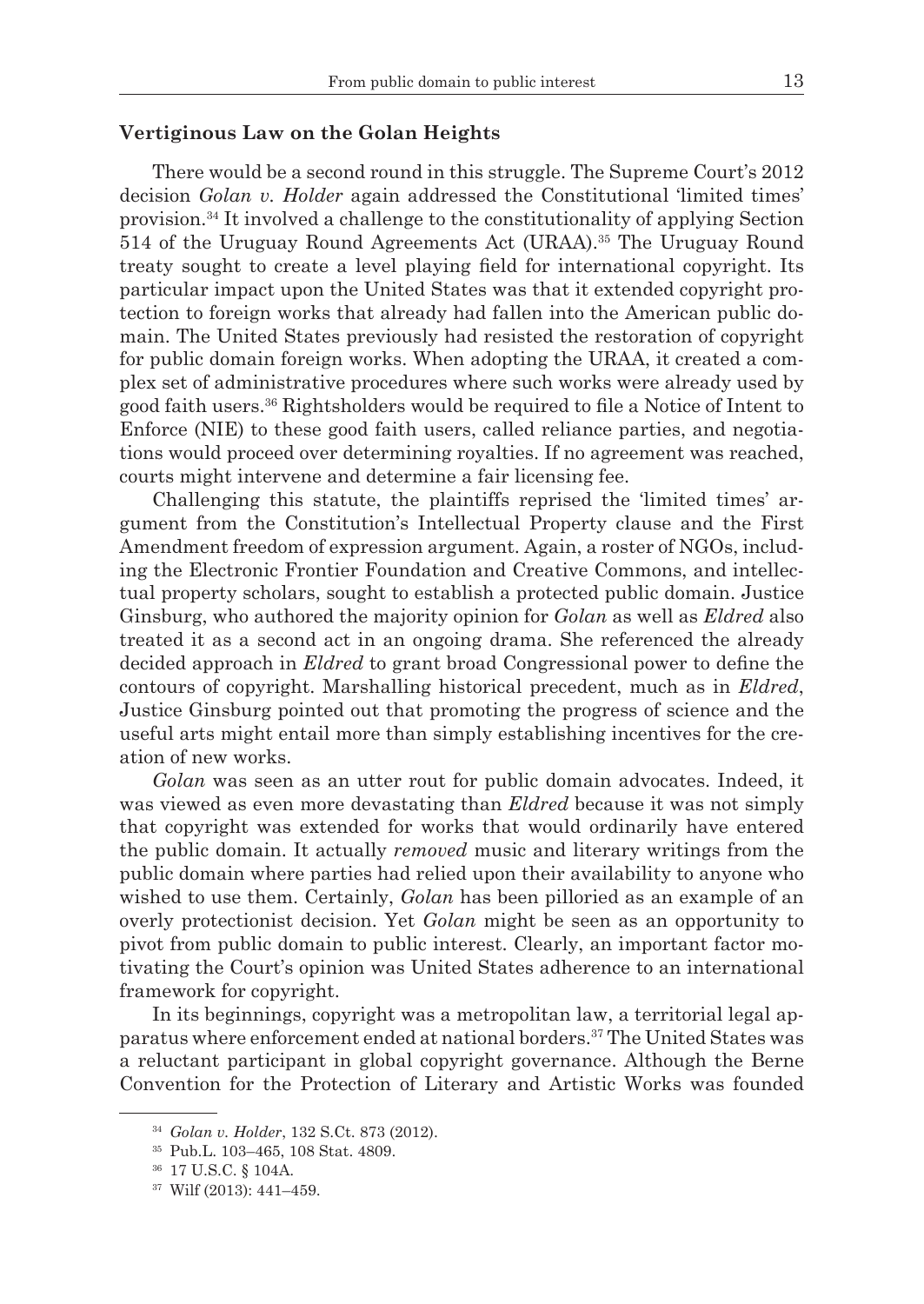in 1886, the United States only became a signatory over a century later, in 1998.38 Prior to the passage of the Chace Act of 1891, American publishers relied largely upon reprinting British works without remunerating their authors. It was considered the Barbary States of intellectual property, readily willing to pirate editions from abroad. Even after adopting the Berne Convention, the United States was dubiously compliant in some doctrinal areas such as moral rights.

The most radical element of Justice Ginsburg's *Golan* opinion was that the all-so-very-American Constitutional provisions for intellectual property provided the grounding for an insistent membership in the institutions and legal doctrines of global governance. According to Justice Ginsburg, 'Congress had reason to believe that a well-functioning international copyright system would encourage the dissemination of existing and future works.<sup>'39</sup> Copyright restoration under the Uruguay Round negotiations was simply the price tag for participating in Berne and the international copyright framework.

It is important to identify the possibilities inherent in this point of departure. If copyright protection falls within the ambit of international norms, then the United States also might be obligated to engage European Union concerns with establishing a more public-regarding copyright system. For example, the United States might consider the Court of Justice of the European Union's (CJEU) use of proportionality. In *Football Association Premier League and Others*, the court emphasized the need to balance the interests of rightholders and users of information.40 Public interest might emerge around issues of access to information and user rights.41 Should we embrace a broad definition of public interest in order to broaden standing in copyright infringement cases – much as we do in environmental law?42

Unlike the copyright public domain, public interest intervenes within virtually *every* aspect of copyright legal doctrine. It is deeply embedded in copyright law. Should standing in court cases be broadened to provide for public stakeholders much as is commonly the case in the sphere of environmental law? Should we apply the principles of public interest to demanding proportionality in civil and criminal sanctions for copyright infringement? Public domain proponents frequently quote Justice Louis Brandeis's dictum that intellectual property should remain as free as air.43 The public domain should be defended from encroachments. It follows Isaiah Berlin's definition of negative liberty – freedom from interference. Yet the emergent discourse of public interest demands just the opposite: a constant encroaching on private grants of

<sup>38</sup> Berne Convention Implementation Act of 1988, Pub. L. No. 100-658, 1988.

<sup>39</sup> *Golan v. Holder*, 132 S.Ct. 873, 876 (2012).

<sup>40</sup> *Football Association Premier League and Others*, C-403/08 and C-429/08, EU: C: 2011:631, paras 163-164. Rosati (2019): 52–54.

<sup>41</sup> World Intellectual Property Organization Copyright Treaty, adopted by the Diplomatic Conference on December 20, 1996 (SI 2005/3431). An enormous literature has emerged around Access to Knowledge. But *see*, in particular, Kapczynski (2008): 826–827.

<sup>42</sup> Jacobs (2014): 427. 43 *International News Service v. Associated Press*, 248 U.S. 215, 250 (1918).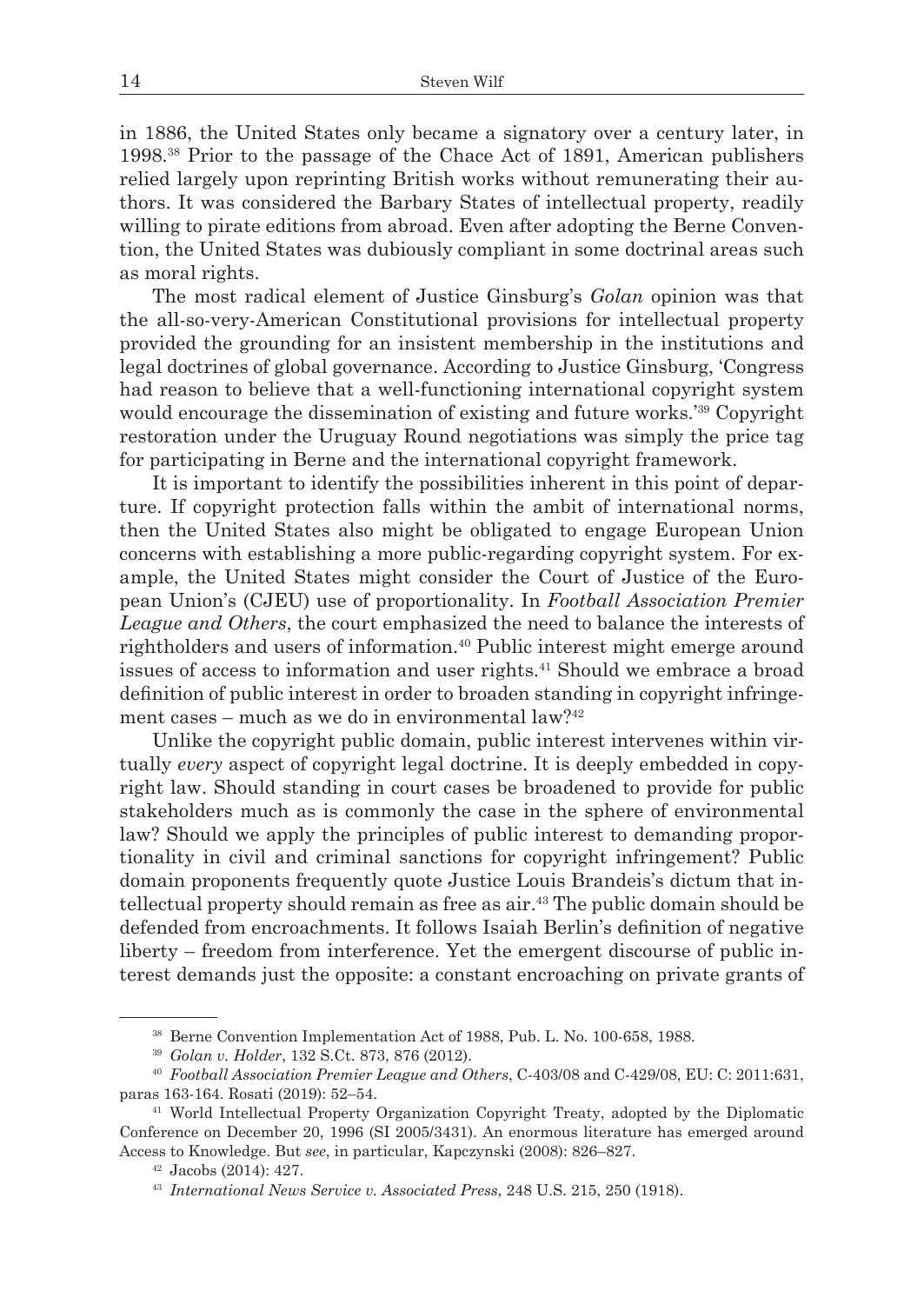rights. Jane Ginsburg has asked why authors and the public are understood as competing objectives.44 Public interest asks how public welfare might be fostered even when authors own and benefit from copyrighted materials.

An example of this might be the recently enacted 2013 Marrakesh Treaty to Facilitate Access to Published Works by Visually Impaired Persons and Persons with Print Disabilities (MVT).<sup>45</sup> An important element in the treaty is the designation of authorized entities, trusted governmental and non-profit organizations vested with serving as public interest intermediaries. They are charged with duties of identifying authorized beneficiaries, providing copyrighted materials in formats that would benefit such persons, discouraging unauthorized uses of copies, and establishing best practices to maintain due care in handling copyrighted works.

Bolstered by *Golan*, international agreements are one portal for public interest norms to enter United States law. But there is growing evidence that public-regarding is showing up in a variety of surprising places. In a number of cases, the Supreme Court has shown a willingness to impose attorney fees as a mechanism of discouraging frivolous copyright infringement suits. In *Kirtsaeng v. John Wiley & Sons, Inc.* (2016) the United States Supreme Court upheld the idea that copyright's public interest goals should be considered as guiding principles when determining attorney fees. Quoting an earlier case, the Court wrote 'copyright law ultimately serves the purpose of enriching the general public through access to creative works . . . [and] achieves that end by striking a balance between two subsidiary aims: encouraging and rewarding authors' creations while also enabling others to build on that work.'46

Even more striking is the applicability of public interest when courts provide injunctive relief under Section 502 of the 1976 Copyright Act. In determining whether to issue a preliminary injunction, courts have generally examined (1) whether the plaintiff will have an adequate remedy at law or will be irreparably harmed if the injunction does not issue; and (2) whether the threatened injury to the plaintiff outweighs the threatened harm the injunction may inflict on the defendant; and (3) whether the plaintiff has at least a reasonable likelihood of success on the merits.47

Following the Supreme Court's 2006 patent decision *eBay Inc. v. Merc-Exchange, L.L.C.*, courts adopted a new public-regarding fourth prong when evaluating a motion for a preliminary injunction in copyright infringement cases: whether the granting of a preliminary injunction will disserve the public interest.48 This opens a door for courts to examine the public interest in a vast number of new cases. While *Salinger v. Colting* remains exceptional at this juncture, it does suggest how public interest increasingly might play an important role in copyright law. In this case, Fredrik Colting wrote an unauthorized sequel to J.D. Salinger's classic novel, *Catcher in the Rye* (1951).

<sup>44</sup> Ginsburg (1997).

 $^{45}$  Land (2018).<br> $^{46}$  136 S.Ct. 1979 (2016).

<sup>47</sup> Nimmer on Copyright § 14.06.

<sup>48</sup> 547 U.S. 388 (2006).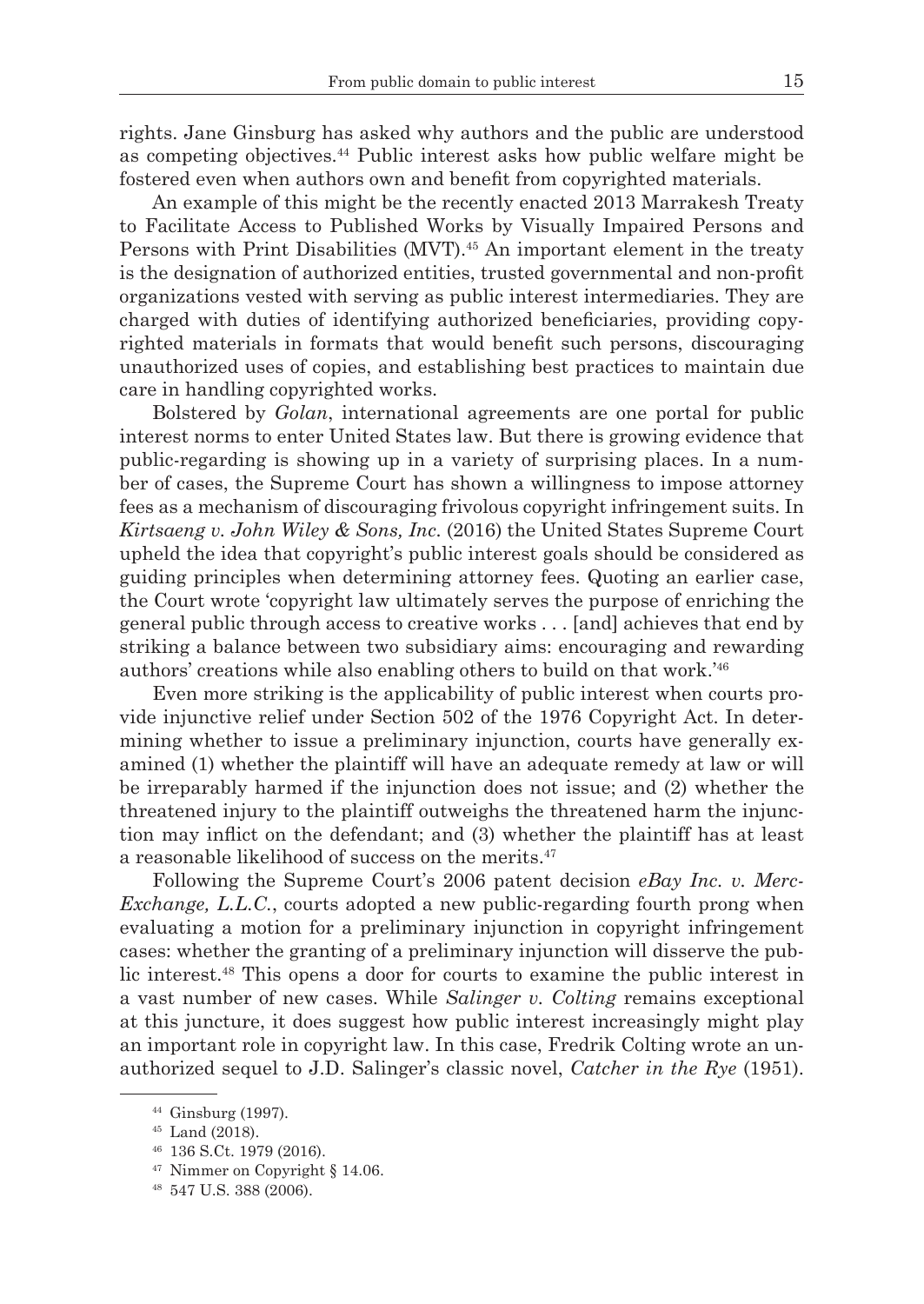Entitled *60 Years Later Coming through the Rye*, it provides a glimpse of what happens to a youthful rebel as he ages. In copyright terms, as a sequel it is a garden variety derivative work. Salinger, now represented by his trustees, sought a preliminary injunction. The United States Court of Appeals for the Second Circuit, which heard the case, envisioned a robust role for the new *eBay* public interest prong: the 'public's interest in free expression . . . is distinct from the parties' speech interests . . . Every injunction issued before a final adjudication on the merits risks enjoining speech protected by the First Amendment.'49 If not Holden Caulfield, the troubled protagonist of the novel, then public interest seems to have come of age.

#### **III. CONCLUSION**

In 2004, a number of proponents of the public domain introduced Public Domain Day on 1 January. This is the day that copyrighted works would enter the public domain. Poland, Germany and Israel are among the many countries where the day has been marked. Perhaps the holiday is simply too new for there to be well-established customs. Even New Year's Day itself seems impoverished, with private fireworks and Polar Bear Club plunges into icy waters. Until 1 January 2019, there was not much to celebrate. On that date the freezing of works entering the public domain, as a consequence of the passage of the Copyright Term Extension Act in the United States, came to the end. A number of well-known literary and musical creations entered the public domain: Kahil Gibran's *The Prophet*, works by Virginia Woolf and Agatha Christie, Robert Frost's *New Hampshire*, and music by Noel Coward and George Gershwin. On 1 January 2020, Thomas Mann's Magic Mountain and E.M. Forster's *Passage to India* made their own passage to that vast conceptual territory known as the public domain. In 2021, they will be joined by F. Scott Fitzgerald's *The Great Gatsby* and Virginia Woolf's *Mrs. Dalloway*. 50

In truth, there is little to celebrate. The public domain project has stalled. This article has traced its beginnings from being a counterpoint to the rise of the romantic author to its envisioning from the 1980s onwards by Lange, Boyle, and Litman, how it came to adopt its own set of metaphors such as the Second Enclosure, the cartographic enterprise by Samuelson and others to map its contours, and the various NGOs that flocked to its banners. The rise of the public domain, however, proved to be illusory. With two major Supreme Court cases, *Eldred v. Ashcroft* and *Golan v. Holder*, its advocates suffered a major debacle. Was nearly three decades of effort to conceptualize and chart the public domain merely gossamer – an ethereal attempt to fashion a pub-

<sup>49</sup> *Salinger v. Colting*, 607 F. 3d 68, 82-83 (2d Cir. 2010).

<sup>50</sup> Liu (2013).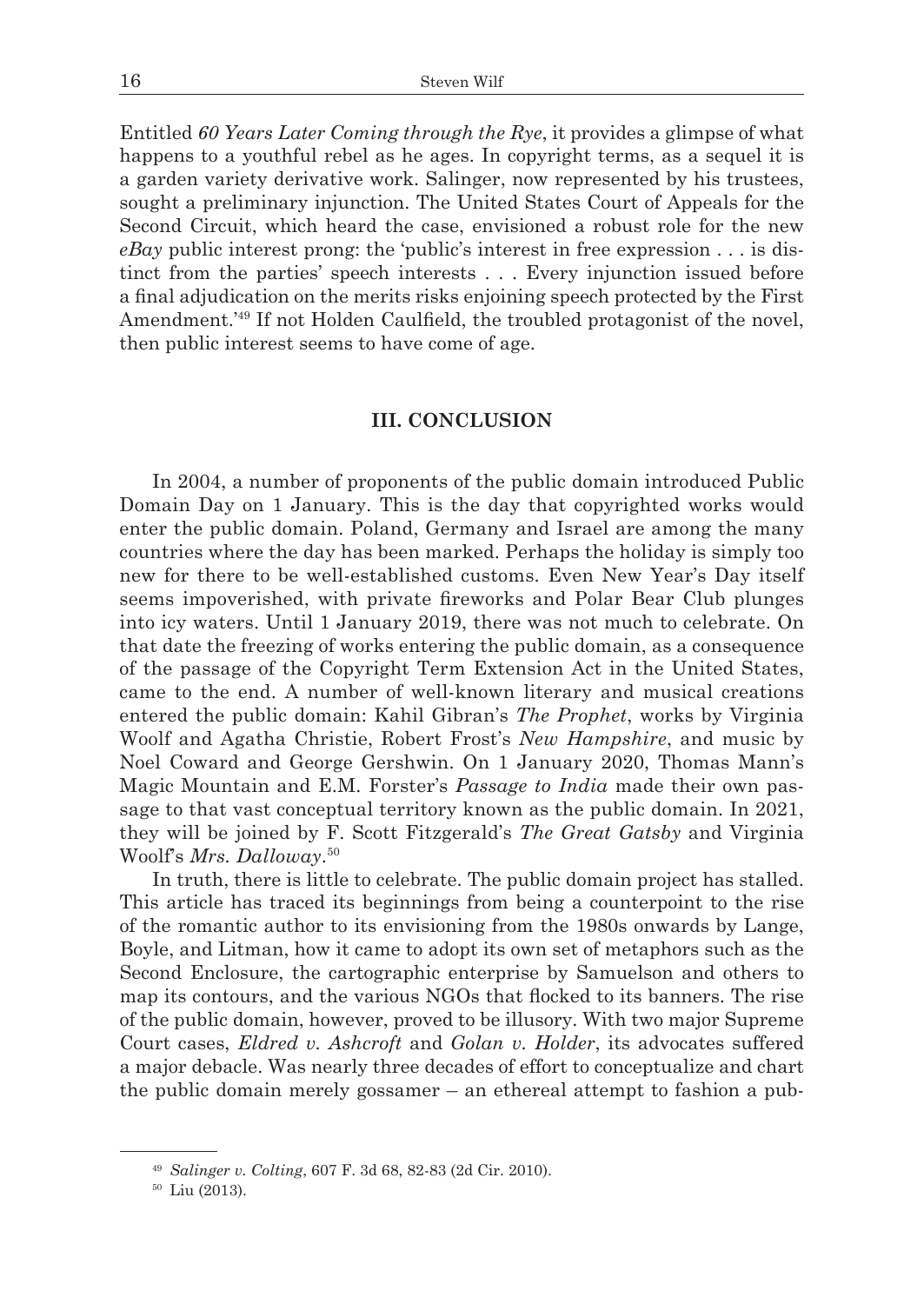lic-regarding copyright? Just a decade into the new millennium the dream of an information commons seemed ever more elusive.

I have suggested that these cases held within them the germ of a new tilt towards public interest. We are just beginning to see the rise of public interest taking shape. It seems that champions of the public welfare just might be able to snatch victory from the jaws of defeat.

*Steven Wilf University of Connecticut and Princeton University, USA swilf@princeton.edu*

- Alexander, I. (2010). Copyright Law and the Public Interest in the Nineteenth Century. Cumnor: Hart Publishing.
- Benkler, Y. (1999). Free as air to common use: First Amendment constraints on enclosure of the public domain. New York University Law Review 74(2): 354–436.
- Boyle, J. (2003). The second enclosure movement and the construction of the public domain. Law & Contemporary Problems 66(1/2): 33–74.
- Cunningham, R. (2010). The tragedy of (ignoring) the information semicommons: a cultural environmental perspective. Akron Intellectual Property Right Journal 4(1): 1–33.
- Frye, B.L. (2015). IP as metaphor. Chapman Law Review 18: 735–758.
- Ginsburg, J. (1997). Authors and users in copyright, Journal of the Copyright Society 45: 1–20.
- Huang, H. (2009). On public domain in copyright law. Frontiers of Law in China 4(2): 178–195.
- Jacobs, R.W. (2014). In privity with the public domain: the standing doctrine, the public interest, and intellectual property, Santa Clara High Tech Law Journal 30(3): 415–467.
- Kapczynski, A. (2008). The access to knowledge mobilization and the new politics of intellectual property. Yale Law Journal 117(5): 804–885.
- Land, M.K. (2018). The Marrakesh treaty: 'bottom-up' lawmaking: supporting local human rights action on IP policy. University of California Irvine Law Review 8(3): 513–553.
- Lange, D. (1981). Recognizing the public domain. Law & Contemporary Problems 44(Fall): 147– 178.
- Lange, D. (2003). Reimagining the public domain. Law & Contemporary Problems 66(1/2): 463–483.
- Lemley, M.A. (2005). Property, intellectual property, and free riding. Texas Law Review 83: 1031– 1076.
- Litman, J.D. (1990). The public domain. Emory Law Journal 39(Fall): 965–1023.
- Liu, J.P. (2013). The new public domain. University of Illinois Law Review 2013(4): 1395–1456.
- Merges, R. (2000). One Hundred Years of Solicitude: intellectual property law 1900–2000. California Law Review 88: 2187–2240.
- Merges, R. (2004). A new dynamism in the public domain. University of Chicago Law Review 71: 183–203.
- Ochoa, T.T. (2002). Origins and meanings of the public domain. University of Dayton Law Review 28: 215–266.
- Ochoa, T.T. (2002). Origins and meanings of the public domain. University of Dayton Law Review 28(2): 215–267.
- Rosati, E. (2019). Copyright and the Court of Justice of the European Union. Oxford: Oxford University Press.
- Rose, C. (2003). Romans, roads, and romantic creators: traditions of public property in the information age. Law & Contemporary Problems 66(1/2): 89–100.
- Samuelson, P. (2003). Mapping the digital public domain: threats and opportunities. Law & Contemporary Problems 66(1/2): 147–171.
- Samuelson, P. (2006). Challenges in mapping the public domain, [in:] L. Guibault, P.B. Hugenholz (eds.), The Future of the Public Domain: Identifying the Commons in Information Law. Alphen aan den Rijn: Kluwer Law International: 7–25.